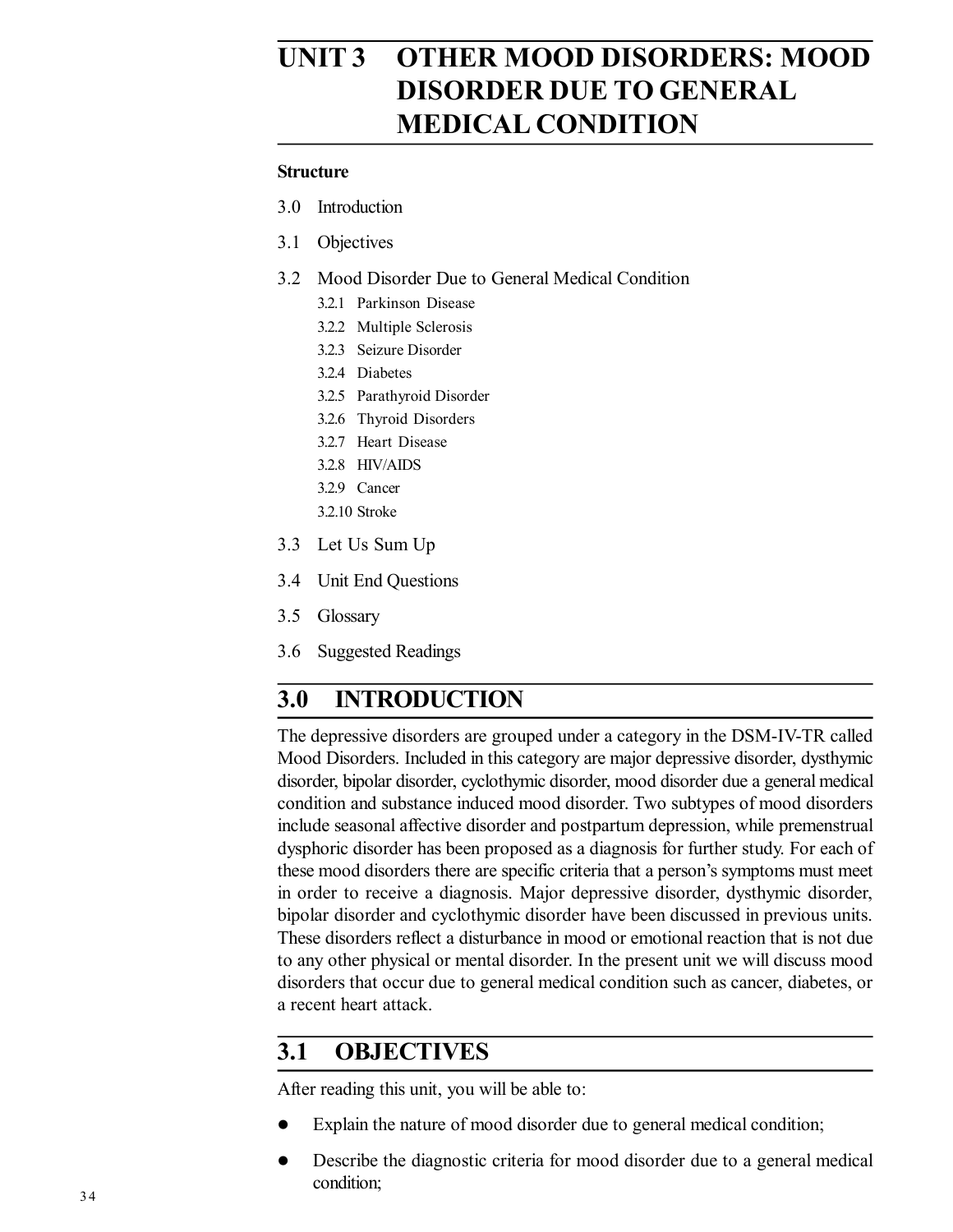Analyse the differences between mood disorder due to general medical condition and major depressive disorder; and

Explain the some of the major medical conditions that induce mood disorder.

## **3.2 MOOD DISORDER DUE TO GENERAL MEDICAL CONDITION**

It has been estimated that approximately one of every ten major depressive episodes is caused by medical illness, substance abuse, or medication used to treat another disorder (Clinton, 1993). Almost one of every four hospitalised medical patients has depressive symptoms (Moldin, et. al. 1993). Approximately 27–57% of patients with certain neurologic conditions (e.g., Parkinson's disease, multiple sclerosis, Huntington's disease, and epilepsy) develop symptoms of severe depression at some point during their illness. For medical conditions that do not directly affect the brain, prevalence rates appear to be more variable, ranging from less than 8% (for chronic renal disease), to 19% (for coronary artery disease, to 40% (for primary hypothyroidism).

The diagnostic criteria for mood disorder due to a general medical condition are less vigorous than those for the primarily psychiatric mood disorders and require only the presence of depressed mood/diminished enjoyment or elevated, expansive, or irritable mood (manic symptoms). Regarding the medical illness, the required signs, symptoms, and labouratory findings are simply those that, in conjunction with the clinical history, yield the medical diagnosis.

According to Diagnostic of Statistical Manual of Mental Disorders- Fourth Edition-Text Revised the diagnosis of mood disorder due to general medical condition is done when:

- a) the person has significant disturbance in mood that includes either (or both) of depressed mood or significantly reduced level of interest or pleasure in most or all activities, mood that is euphoric, heightened, or irritable,
- b) the person's symptoms are directly related to the presence of a medical condition,
- c) another disorder does not better explain the mood disturbance,
- d) the mood condition is not present only when a person is delirious
- e) the symptoms are a cause of great distress or difficulty in functioning at home, work, or other important areas.

Diagnostic and Statistical Manual of Mental Disorders (DSM-IV-TR) further specifies that the psychiatric presentation of a medical illness is classified as "the presence of mental symptoms that are judged to be the direct physiological consequences of a general medical condition."

Therefore, understanding common psychiatric symptoms and the medical diseases that may cause or mimic them is of utmost importance. Failure to identify these underlying causal medical conditions can be potentially dangerous because serious and frequently reversible conditions can be overlooked. Major Depressive, Manic, Mixed, and Hypomanic Episodes in Bipolar I Disorder must be distinguished from episodes of a Mood Disorder Due to a General Medical Condition.

The diagnosis is Mood Disorder Due to a General Medical Condition for episodes that are judged to be the direct physiological consequence of a specific general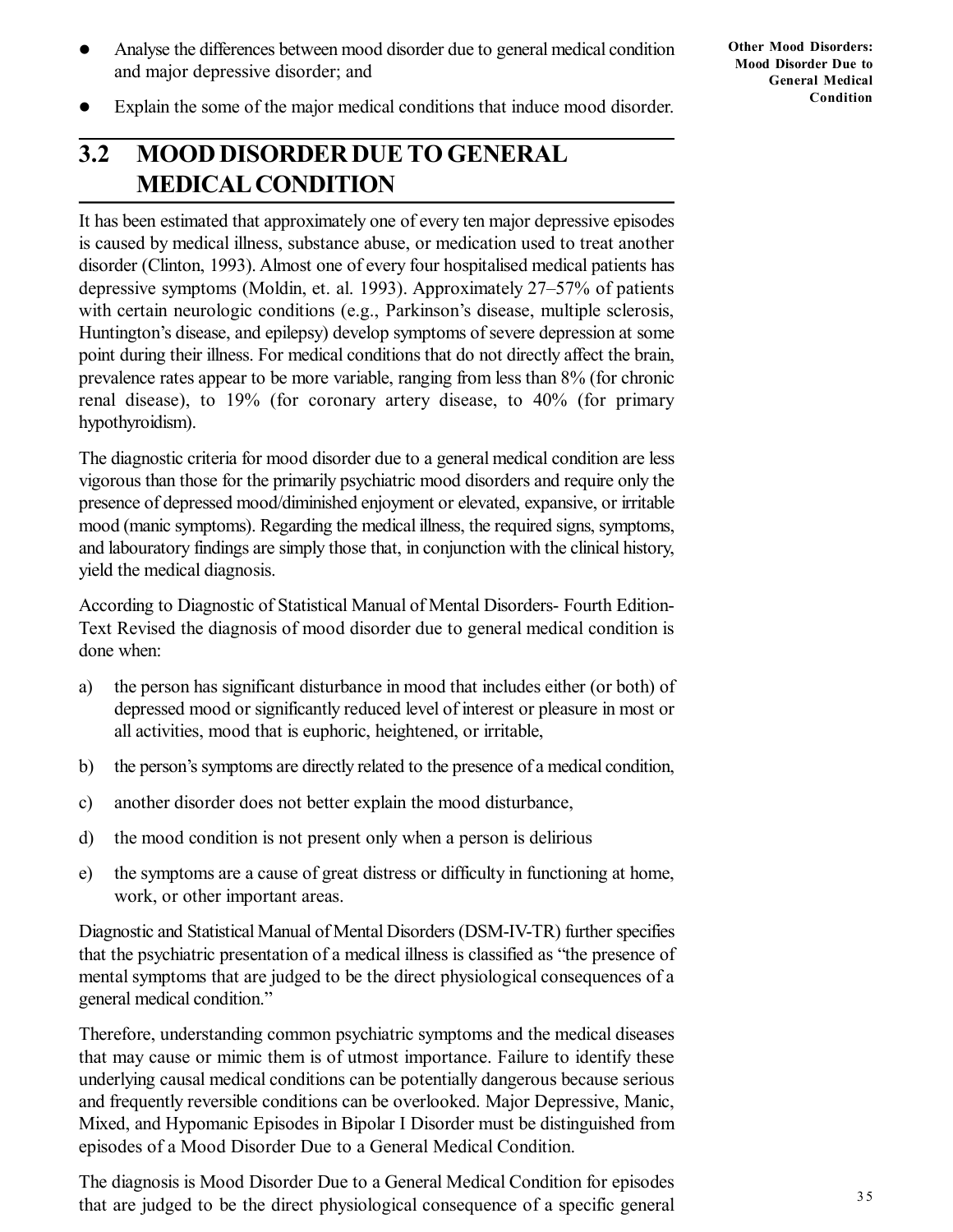**Mood Disorders**

medical condition (e.g., multiple sclerosis, stroke, hypothyroidism). This determination is based on the history, labouratory findings, or physical examination. If it is judged that the depressive symptoms are not the direct physiological consequence of the general medical condition, then the primary Mood Disorder is diagnosed.

The essential feature of Mood Disorder Due to a General Medical Condition is a prominent and persistent disturbance in mood that is judged to be due to the direct physiological effects of a general medical condition. The mood disturbance may involve

- depressed mood
- markedly diminished interest or pleasure
- elevated, expansive, or irritable mood.

Although the clinical presentation of the mood disturbance may resemble that of a Major Depressive, Manic, Mixed, or Hypomanic Episode, the full criteria for one of these episodes need not be met.

The predominant symptom type may be indicated by using one of the following subtypes:

- With Depressive Features,
- With Major Depressive–Like Episode,
- With Manic Features, or
- With Mixed Features.

There must be evidence from the history, physical examination, or labouratory findings that the disturbance is the direct physiological consequence of a general medical condition. The mood disturbance is not better accounted for by another mental disorder (e.g., Adjustment Disorder with Depressed Mood that occurs in response to the psychosocial stress of having the general medical condition).

The diagnosis is also not made if the mood disturbance occurs only during the course of a delirium. The mood disturbance must cause clinically significant distress or impairment in social, occupational, or other important areas of functioning. In some cases, the individual may still be able to function, but only with markedly increased effort. In determining whether the mood disturbance is due to a general medical condition, the clinician must first establish the presence of a general medical condition.

Further, the clinician must establish that the mood disturbance is etiologically related to the general medical condition through a physiological mechanism. A careful and comprehensive assessment of multiple factors is necessary to make this judgment. Although there are no infallible guidelines for determining whether the relationship between the mood disturbance and the general medical condition is etiological, several considerations provide some guidance in this area.

One consideration is the presence of a temporal association between the onset, exacerbation, or remission of the general medical condition and that of the mood disturbance.

A second consideration is the presence of features that are atypical of primary Mood Disorders (e.g., atypical age at onset or course or absence of family history).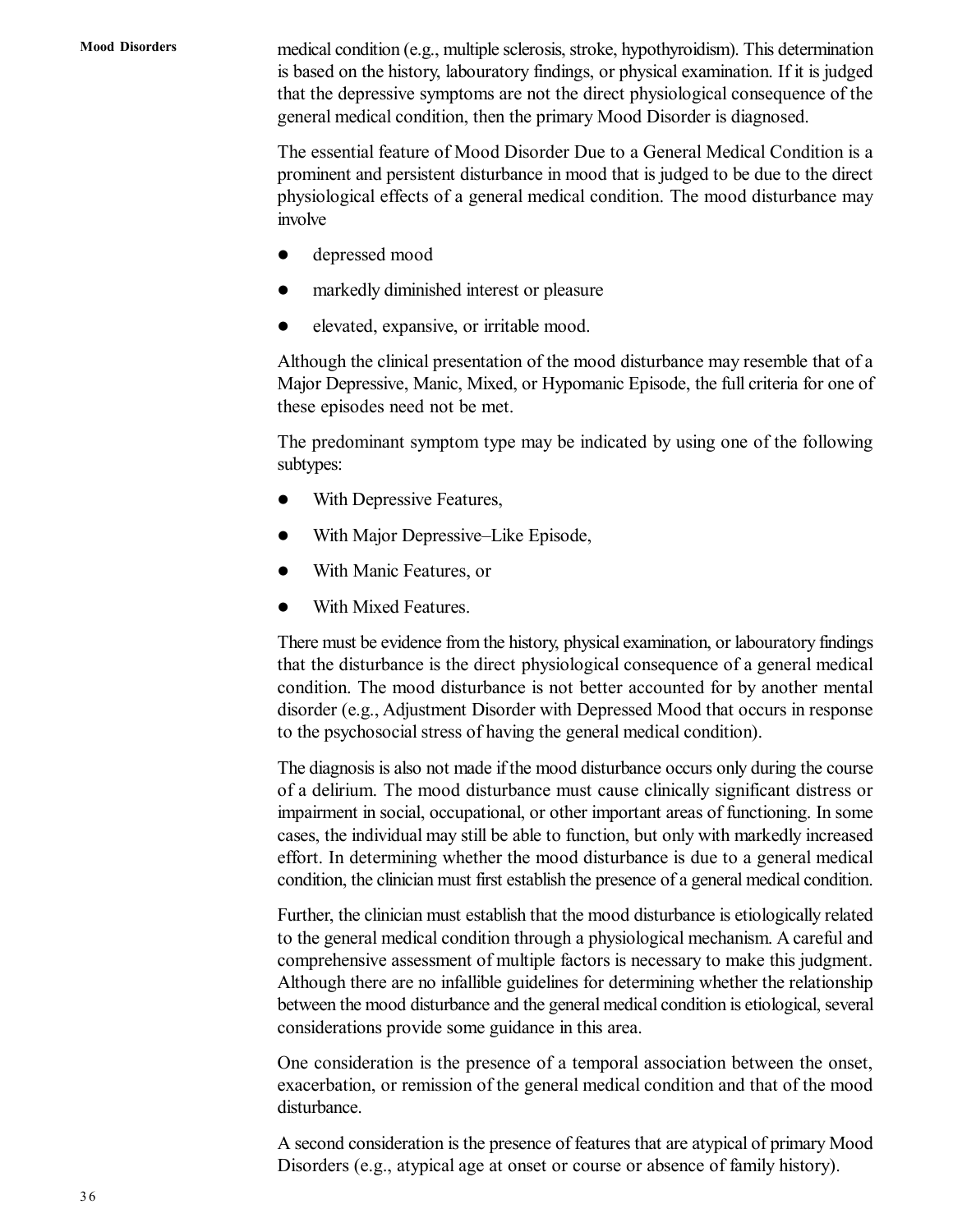Evidence from the literature that suggests that there can be a direct association between the general medical condition in question and the development of mood symptoms can provide a useful context in the assessment of a particular situation.

In addition, the clinician must also judge that the disturbance is not better accounted for by a primary Mood Disorder, a Substance-Induced Mood Disorder, or other primary mental disorders (e.g., Adjustment Disorder).

The symptoms of mood disorder due to a general medical condition are the same as during other types of depressions...sadness, emptiness, loss of interest and pleasure, irritability and anger, changes in appetite, sleep problems, restlessness, slow movement and thinking, fatigue, worthlessness and guilt, poor concentration, thoughts about death and suicide.

The manic symptoms experienced during mood disorder due to a general medical condition are the same as those experienced during other manic episodes...elation, confidence, delusional thinking, high level of energy, increased activity, productivity, loud and rapid speech, racing thoughts, risky behaviour, impulsive behaviour, increased sexual behaviour, over spending, fast reckless driving, wild business schemes, overeating, drinking too much, irritability, anger, and agitation.

There are a large number of medical conditions which can cause mood disorder due to a general medical condition. Some of the major medical conditions which can cause a mood disorder due to a general medical condition are discussed below:

### **3.2.1 Parkinson's Disease**

Parkinson's disease (PD) is a disorder characterised by movement abnormalities caused by degeneration of the neurons in the substantia nigra. It is estimated that Parkinson disease affects approximately 1% of the population older than 50 years and up to 2.5% of the population older than 70 years (National Institute of Neurological Disorders and Stroke, 2001). The hallmark clinical signs of the motor triad include (1) tremor (2) rigidity, and (3) bradykinesia/akinesia.

The classic motor signs may not be obvious early in the disease, and patients may initially present with only clinical signs of depression. Thus, PD may be misdiagnosed as a primary depressive illness, and concomitant depression may remain undiagnosed in a patient with PD. Similarities in the symptoms common to major depression and PD include impaired memory/concentration, slowed psychomotor activity, restricted affect, and fatigue or decreased energy.

The true prevalence of depression among people with Parkinson's disease is difficult to determine because there are no standardised assessment tools designed to evaluate depressive symptoms in the context of this illness. However, it is estimated to be quite common as many as half of people with Parkinson's may suffer from depression (Working Group Meeting of National Institute of Neurological Disorders and Stroke, National Institute on Aging, and National Institute of Mental Health 2001).

Most treatments are aimed at patients' specific symptoms. PD must be considered in the differential diagnosis of an elderly person presenting with first-time depression/ anxiety symptoms, especially when the patient appears depressed but denies experiencing a depressed mood. In addition, treatment of symptoms can be complicated in patients with PD because antiparkinsonian drugs may exacerbate psychiatric symptoms and vice versa. Consultation with both neurologists and psychiatrists can be helpful when treating these patients.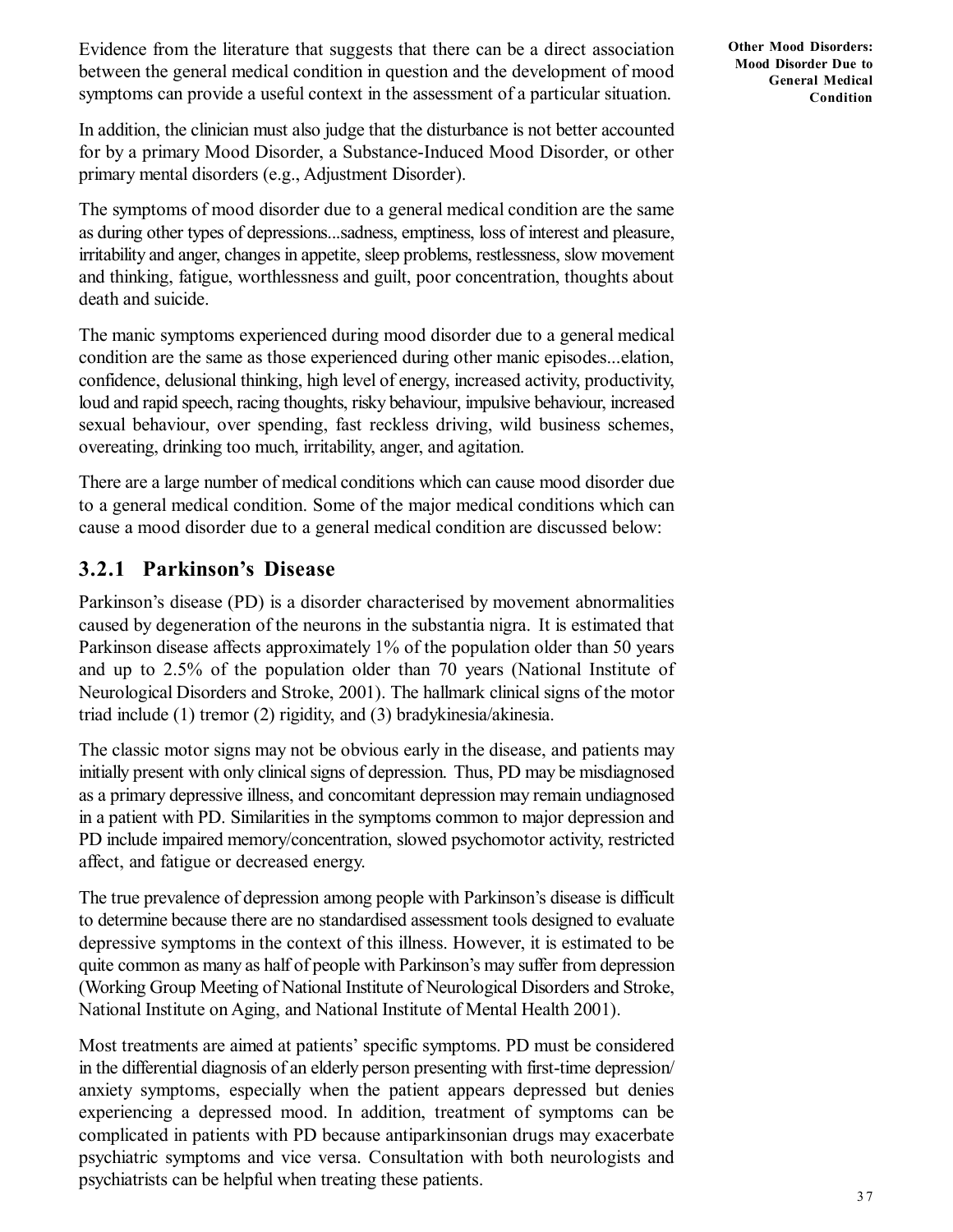#### **3.2.2 Multiple Sclerosis**

Multiple Sclerosis is a disorder characterised by multiple episodes of symptoms of a neuropsychiatric nature related to multifocal lesions in the white matter of the central nervous system. Prevalence is estimated to be approximately 50 cases per 100,000 people. It is more common in women than in men and usually manifests in persons aged 20-40 years. This disorder is a highly variable illness, with differences among patients and changes within a patient over time.

Behavioural symptoms in multiple sclerosis include personality changes and feelings of euphoria and/or depression. Approximately 25% of patients experience euphoria that is different from hypomania and is characterised by an unusually cheerful mood. One study showed a 2-fold increase in the lifetime risk of bipolar disease in MS patients. Major depression is very common in individuals with MS; indeed, 25-50% of patients experience major depression after the onset of multiple sclerosis. Suicide attempts are common in patients with multiple sclerosis who are depressed. For treating the depression a combination of psychotherapy and medication is found to be useful.

### **3.2.3 Seizure Disorder**

Epilepsy is one of the most common chronic neurologic diseases, affecting approximately 1% of the US population. Approximately 30-50% of patients with a seizure disorder have psychiatric symptoms sometime during the course of their illness. Psychiatric symptoms can be viewed in the context of their time relationship with the seizures as preictal, ictal, postictal, and interictal. Two major categories of seizures are partial and generalised. Increased psychopathology has been associated with different features (eg, seizure phenomenology, brain pathology, antiepileptic drug use, psychosocial factors). Generalised seizures simultaneously involve both cerebral hemispheres, with classic symptoms of loss of consciousness, tonic-clonic movements or limbs, tongue biting, and incontinence. While the diagnosis is relatively straightforward, the postictal state is characterised by a gradual clearing of delirium lasting a few minutes to many hours. Partial seizers have focal signs and symptoms resulting from electrical discharge in a limited site in one brain hemisphere. Simple partial seizures occur without any impairment of consciousness and usually stem from primary motor, sensory, or visual cortical regions. Complex partial seizures are associated with impairment of consciousness and usually originate from a focus in the temporal lobe. In such seizures, psychiatric signs abound, with memory dysfunction, affective auras, perceptual changes (eg, hallucinations), and depersonalisation.

An estimated average, 10% of patients with complex partial epilepsy have psychotic symptoms such as paranoid ideation, thought disorder, and hallucinations. Mood disorder symptoms occur most often with foci in the temporal lobe. Statistically, 30% of patients with epilepsy have a history of suicide attempts, which attests to the importance of diagnosing depression in these patients. Fear and anxiety are the most common ictal affective states. As far as treatment of depression of patients suffering from seizure disorder is concerned psychotherapy such as cognitive behavioural therapy is generally recommended.

#### **3.2.4 Diabetes**

Diabetes is a disorder that impairs the way the body uses digested food for growth and energy. Most of the food we eat is broken down into glucose, a form of sugar that provides the main source of fuel for the body. After digestion, glucose passes into the bloodstream. Insulin helps glucose get into cells and converts glucose to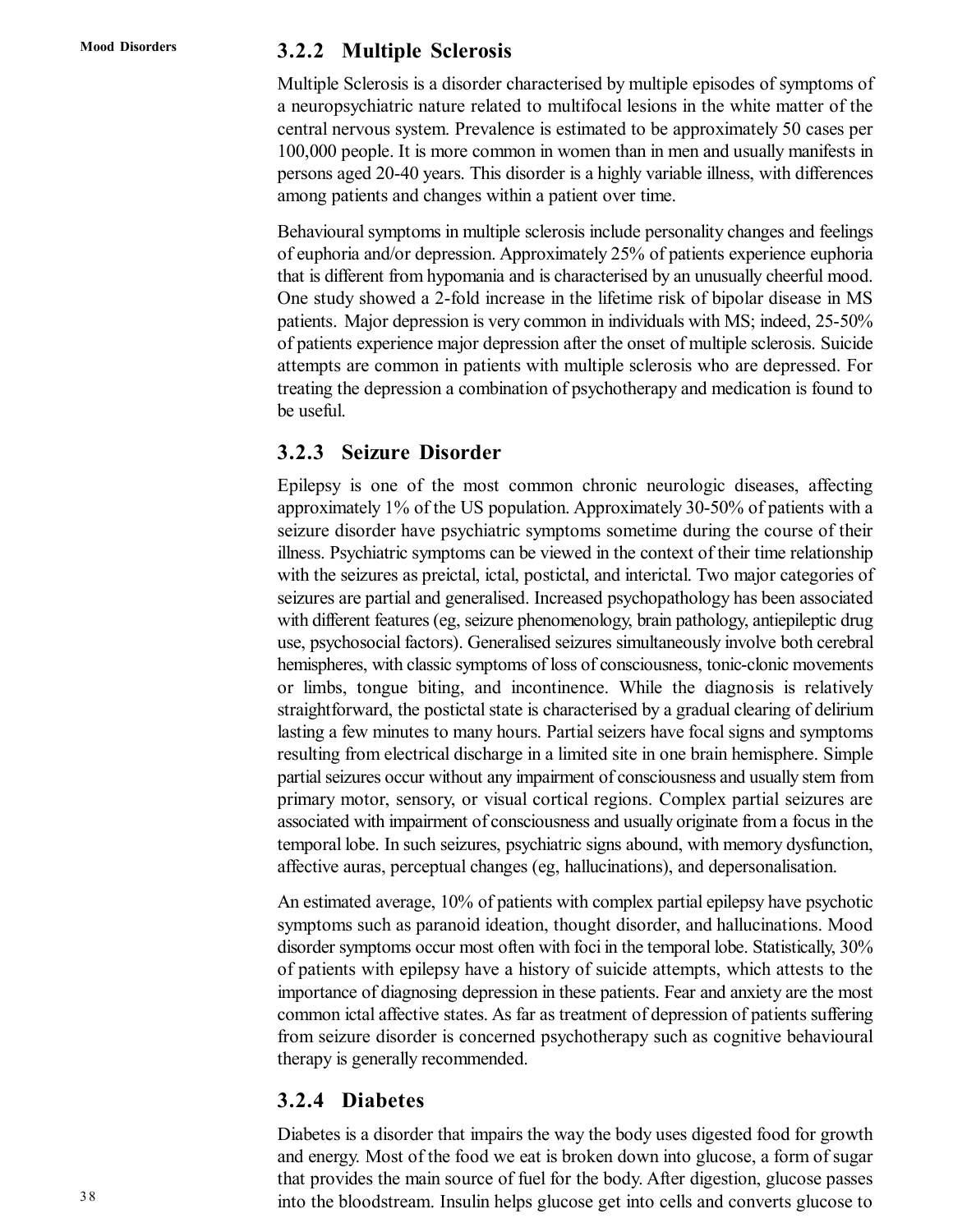energy. Without insulin, glucose builds up in the blood, and the body loses its main source of fuel.

**Other Mood Disorders: Mood Disorder Due to General Medical Condition**

In **type 1 diabetes**, the immune system destroys the insulin-producing beta cells of the pancreas. This form of diabetes usually strikes children and young adults, who require daily or more frequent insulin injections or using an insulin pump for the rest of their lives.

**Type 2 diabetes**, which accounts for about 90 percent of diabetes cases in the United States, is most common in adults over age 40. Affecting about 6 percent of the U.S. population, this form of diabetes is strongly linked with obesity (more than 80 percent of people with type 2 diabetes are overweight), inactivity, and a family history of diabetes. People with type 2 diabetes first develop insulin resistance, a disorder in which muscle, fat, and liver cells do not use insulin properly. At first, the pancreas produces more insulin, but gradually its capacity to secrete insulin falters, and the timing of insulin secretion becomes abnormal. After diabetes develops, insulin production continues to decline.

Studies suggest that individuals with depression may be at greater risk for developing diabetes. Treatment for depression helps people manage symptoms of both diseases, thus improving the quality of their lives. Studies further suggest that diabetes doubles the risk of depression compared to those without the disorder (Anderson, Lustman, & Clouse, 2000). The chances of becoming depressed increase as diabetes complications worsen. Research shows that depression leads to poorer physical and mental functioning, so a person is less likely to follow a required diet or medication plan. Treating depression with psychotherapy, medication, or a combination of these treatments can improve a patient's well-being and ability to manage diabetes.

### **3.2.5 Parathyroid Disorder**

Dysfunction of the parathyroid glands results in abnormalities in the regulation of electrolytes, especially calcium. Excessive excretion of parathyroid hormone results in a state of hypercalcemia. Hyperparathyroidism is more common in women than in men. Annual incidence is in the 0.1% range and affects up to 0.2% of the population older than 60 years.

Hyperparathyroidism is frequently associated with significant psychiatric symptoms, which are caused by the resultant hypercalcemia and can precede other somatic manifestations of the illness. Patients can experience delirium, sudden dementia, depression, anxiety, psychosis, apathy, stupor, and coma.

Hypomagnesemia also occurs in association with hyperparathyroidism, usually after surgical removal of a parathyroid adenoma.

In hypoparathyroidism, expect to find low serum levels of calcium and magnesium. Patients most commonly experience delirium but may also experience psychosis, depression, or anxiety

### **3.2.6 Thyroid Disorders**

Hyperthyroidism is a common clinical condition caused by excess thyroid hormone. Because this disorder is so common, a high index of clinical awareness for thyroid disease and its complications is needed in any patient who presents with psychiatric symptoms. Always include evaluations of thyroid-stimulating hormone (TSH [thyrotropin]) and free thyroxine (T4) levels in the medical workup of patients presenting with psychiatric symptoms for the first time. Graves disease is the most common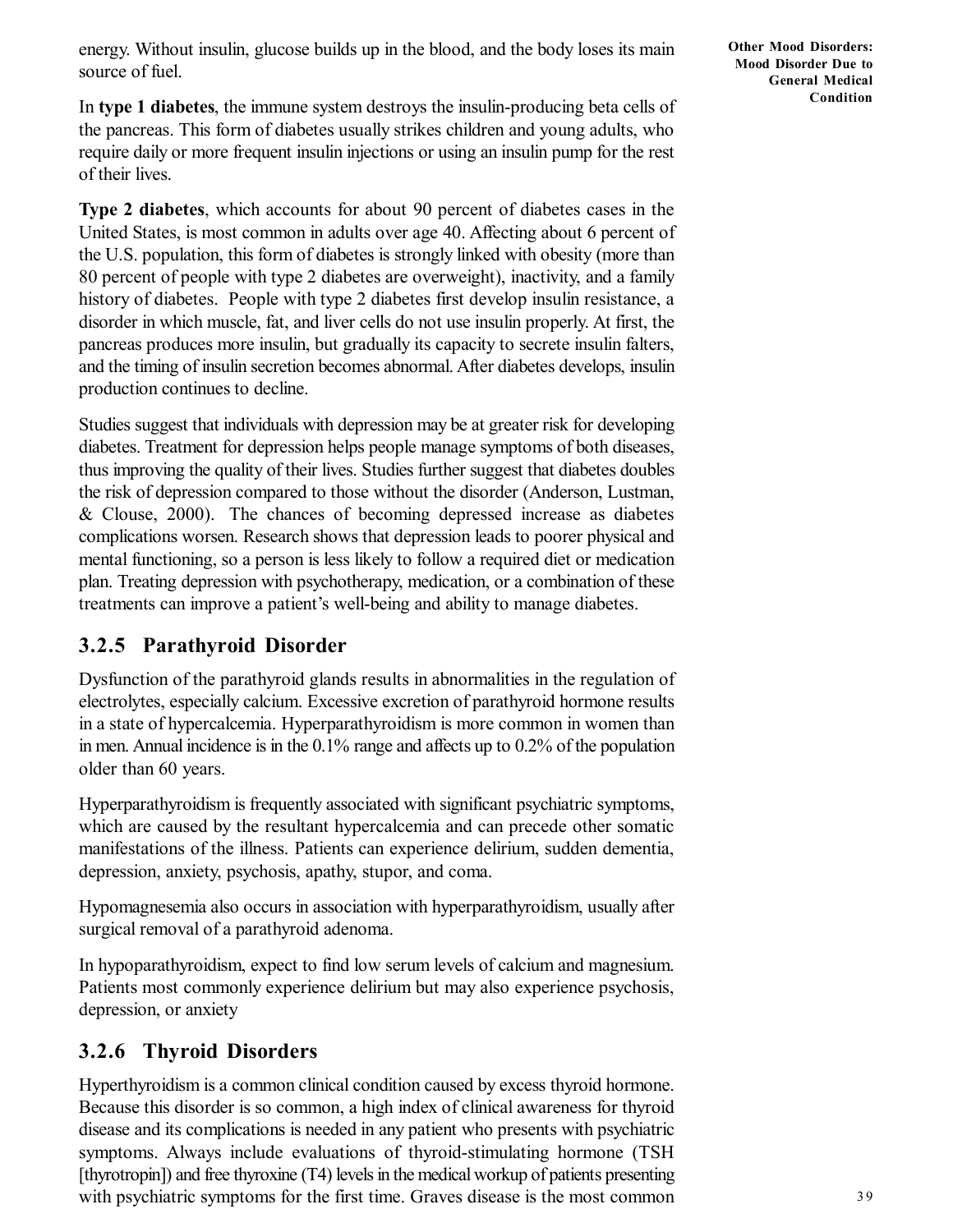cause in the population. Some evidence indicates that stress can precipitate Graves disease and aggravate treated disease. Toxic nodular goiter is most prevalent in the elderly population.

Similar to patients with hyperthyroidism, those with hypothyroidism often develop symptoms of depression and anxiety. The usual clinical features include apathy, psychomotor retardation, depression, and poor memory. However, when hypothyroidism develops rapidly, the psychiatric features are usually delirium and psychosis, which has also been termed myxedema madness. Subclinical hypothyroidism can have either mild or no symptoms of thyroid hormone deficiency. It is fairly common and affects 5-10% of the population, mainly women, and occurs in 15-20% of women older than 45 years.

#### **3.2.7 Heart Disease**

Heart disease includes two conditions called angina pectoris and acute myocardial infarction ("heart attack"). Like any muscle, the heart needs a constant supply of oxygen and nutrients that are carried to it by the blood in the coronary arteries. When the coronary arteries become narrowed or clogged and cannot supply enough blood to the heart, the result is coronary heart disease. If not enough oxygen-carrying blood reaches the heart, the heart may respond with pain called angina. When the blood supply is cut off completely, the result is a heart attack. The part of the heart that does not receive oxygen begins to die, and some of the heart muscle may be permanently damaged.

Research over the past two decades has shown that people with heart disease are more likely to suffer from depression than otherwise healthy people, and conversely, that people with depression are at greater risk for developing heart disease. (Nemeroff, Musselman, & Evans, 1998). Furthermore, people with heart disease who are depressed have an increased risk of death after a heart attack compared to those who are not depressed (Frasure-Smith, Lesperance, & Talajic, 1995). Depression may make it harder to take the medications needed and to carry out the treatment for heart disease. Treatment for depression helps people manage both diseases, thus enhancing survival and quality of life.

Depression and anxiety disorders may affect heart rhythms, increase blood pressure, and alter blood clotting. They can also lead to elevated insulin and cholesterol levels. These risk factors, with obesity, form a group of signs and symptoms that often serve as both a predictor of and a response to heart disease. Furthermore, depression or anxiety may result in chronically elevated levels of stress hormones, such as cortisol and adrenaline. As high levels of stress hormones are signaling a "fight or flight" reaction, the body's metabolism is diverted away from the type of tissue repair needed in heart disease.

Despite the enormous advances in brain research in the past 20 years, depression often goes undiagnosed and untreated. Persons with heart disease, their families and friends, and even their physicians and cardiologists (physicians specialising in heart disease treatment) may misinterpret depression's warning signs, mistaking them for inevitable accompaniments to heart disease. Symptoms of depression may overlap with those of heart disease and other physical illnesses.

Effective treatment for depression is extremely important, as the combination of depression and heart disease is associated with increased sickness and death Specific types of psychotherapy can relieve depression. Exercise is another potential pathway to reducing both depression and risk of heart disease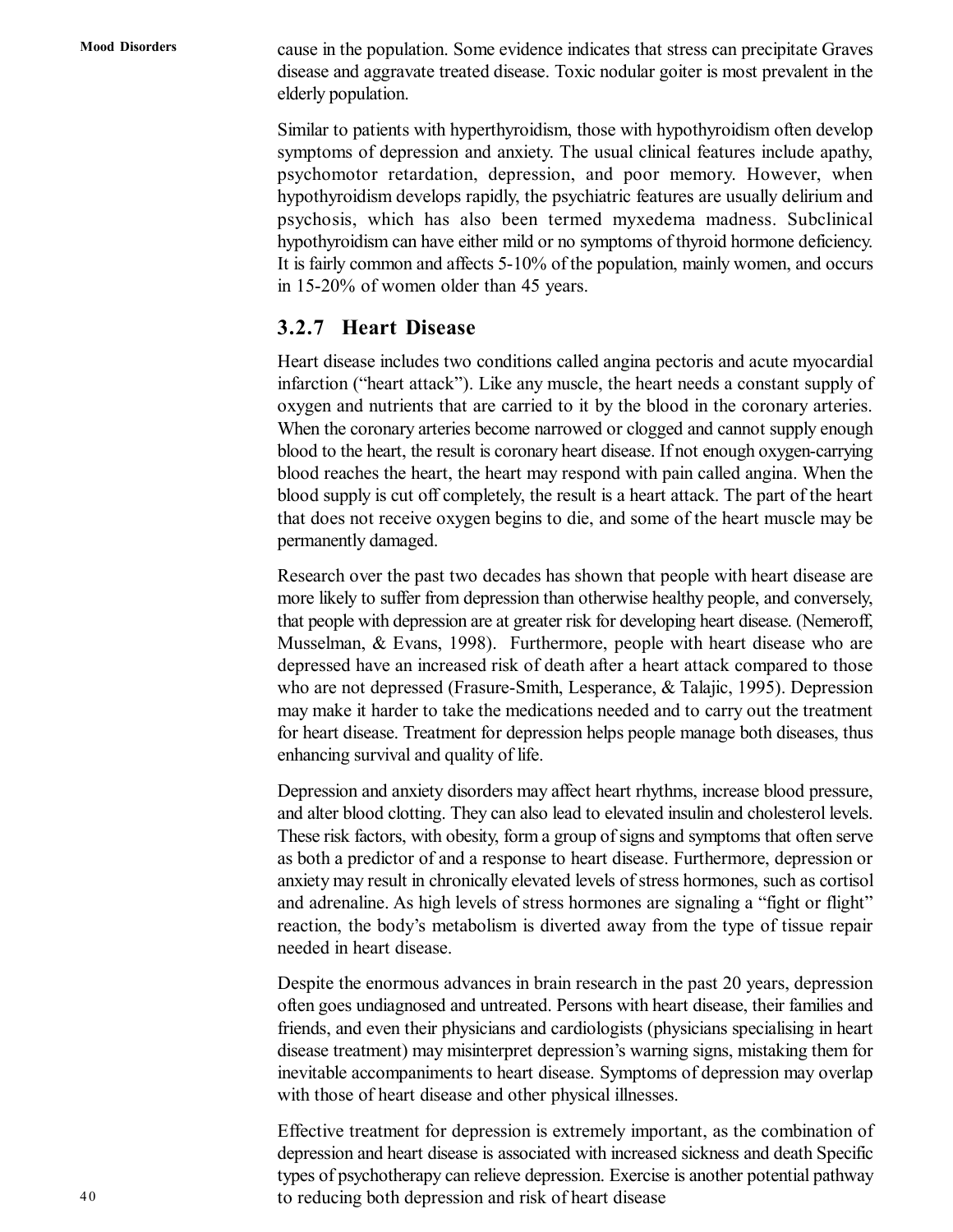Treatment for depression in the context of heart disease should be managed by a mental health professional—for example, a psychiatrist, psychologist, or clinical social worker—who is in close communication with the physician providing the heart disease treatment. Medications for depression can take several weeks to work and may need to be combined with ongoing psychotherapy.

### **3.2.8 HIV/AIDS**

AIDS is caused by the human immunodeficiency virus (HIV). By killing or damaging cells of the body's immune system, HIV progressively destroys the body's ability to fight infections and certain cancers. HIV is spread most commonly by having sex with an infected partner. HIV also is spread through contact with infected blood, which frequently occurs among injection drug users who share needles or syringes contaminated with blood from someone infected with the virus. Women with HIV can transmit the virus to their babies during pregnancy. Many people do not develop any symptoms when they first become infected with HIV. As the immune system deteriorates, a variety of complications start to take over. For many people, their first sign of infection is large lymph nodes or "swollen glands" that may be enlarged for more than three months.

Although as many as one in three persons with HIV may suffer from depression (Bing, Burnam, & Longshore, 2010) the warning signs of depression are often misinterpreted. People with HIV, their families and friends, and even their physicians may assume that depressive symptoms are an inevitable reaction to being diagnosed with HIV. But depression is a separate illness that can and should be treated, even when a person is undergoing treatment for HIV or AIDS. Some of the symptoms of depression could be related to HIV, specific HIV-related disorders, or medication side effects. However, a skilled health professional will recognise the symptoms of depression and inquire about their duration and severity, diagnose the disorder, and suggest appropriate treatment.

### **3.2.9 Cancer**

Development of different varieties of cancer is subject of psychological influences. This has resulted in the development of a new field called psychoncology (Anderson, 1992; Antoni and Goodkin, 1991). Oncology means study of cancer. Cancer can develop in any organ or tissue of the body. Normally, cells grow and divide to produce more cells only when the body needs them. But sometimes cells keep dividing when new cells are not needed. These extra cells may form a mass of tissue, called a tumor. Tumors can be either benign (not cancerous) or malignant (cancerous).

Cells in malignant tumors are abnormal and divide without control or order, resulting in damage to the organs or tissues they invade. Cancer cells can break away from a malignant tumor and enter the bloodstream or the lymphatic system. This is how cancer spreads, or "metastasizes," from the original cancer site to form new tumors in other organs. The original tumor, called the primary cancer or primary tumor, is usually named for the part of the body in which it begins. Research has enabled many men, women, and young people with cancer to survive.

About 9 million Americans of all ages are living with a current or past diagnosis of cancer. People who face a cancer diagnosis will experience many stresses and emotional upheavals. Fear of death, interruption of life plans, changes in body image and self-esteem. Still, not everyone with cancer becomes depressed. Depression can exist before the diagnosis of cancer or may develop after the cancer is identified. While there is no evidence to support a causal role for depression in cancer, depression may impact the course of the disease and a person's ability to participate in treatment.

**Other Mood Disorders: Mood Disorder Due to General Medical Condition**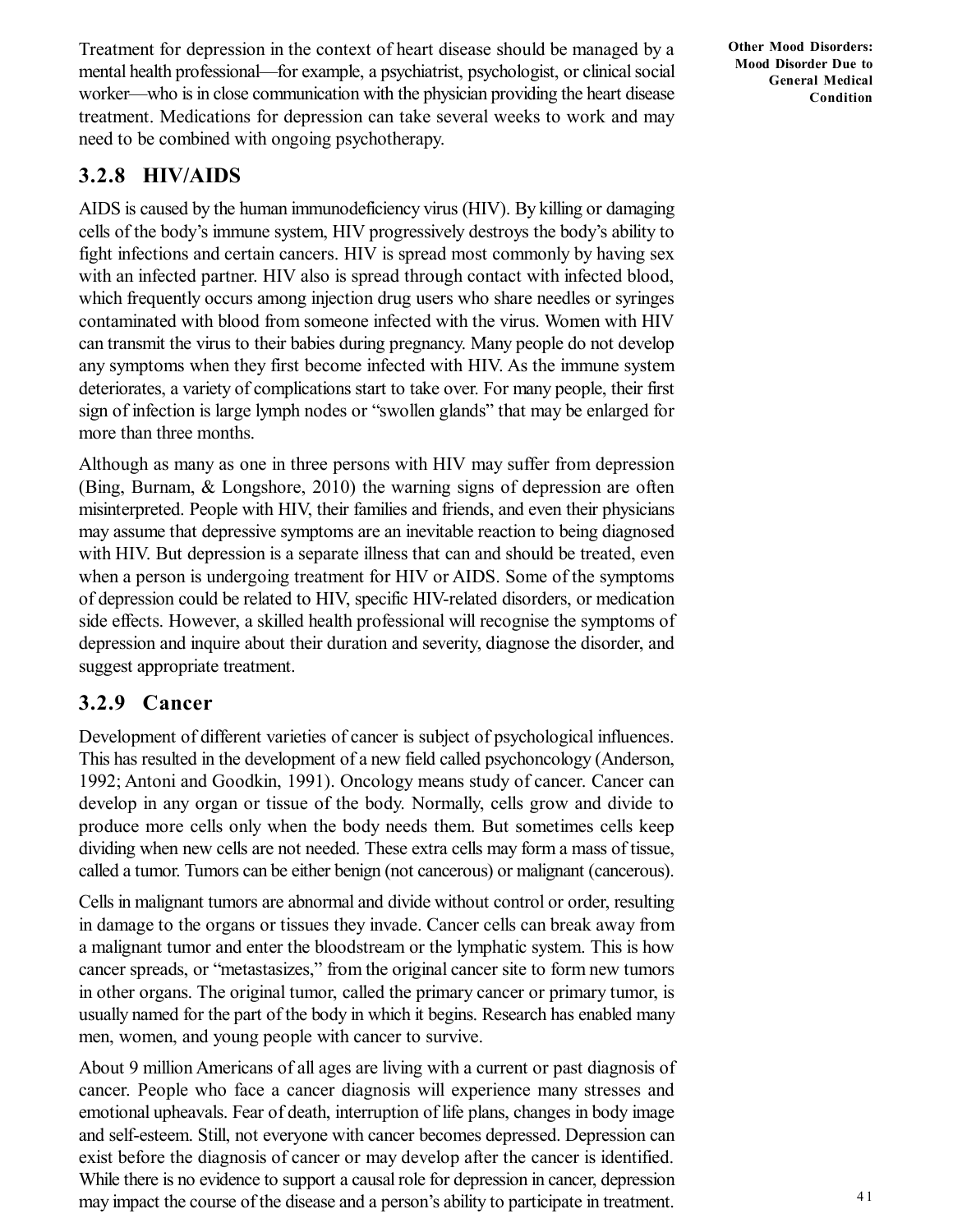Despite the enormous advances in brain research in the past 20 years, depression often goes undiagnosed and untreated. While studies generally indicate that about 25 percent of people with cancer have depression, only 2 percent of cancer patients in one study were receiving antidepressant medication (Regier, Narrow, & Rae, (1993).

Treatment for depression can help people feel better and cope better with the cancer treatment process. There is evidence that the lifting of a depressed mood can help enhance survival ( McDaniel, Musselman, & Porter, 1995). Treatment for depression in the context of cancer should be managed by a mental health professional—for example, a psychiatrist, psychologist, or clinical social worker—who is in close communication with the physician providing the cancer treatment. This is especially important when antidepressant medication is needed or prescribed, so that potentially harmful drug interactions can be avoided. In some cases, a mental health professional that specialises in treating individuals with depression and co-occurring physical illnesses such as cancer may be available.

### **3.2.10 Stroke**

A stroke occurs when the blood supply to part of the brain is suddenly interrupted or when a blood vessel in the brain bursts, spilling blood into the spaces surrounding brain cells. Stroke can occur in all age groups and can happen even to fetuses still in the womb; but three-fourths of strokes occur in people 65 years of age and over, making stroke a leading cause of disability in older persons. Of the 600,000 American men and women who experience a first or recurrent stroke each year, an estimated 10 to 27 percent experience major depression. An additional 15 to 40 percent experience some symptoms of depression within two months following a stroke (Depression Guideline Panel, 1993).

The average duration of major depression in people who have suffered a stroke is just under a year. Among the factors that affect the likelihood and severity of depression following a stroke are the location of the brain lesion, previous or family history of depression, and pre-stroke social functioning. Stroke survivors who are also depressed, particularly those with major depressive disorder, may be less compliant with rehabilitation, more irritable, and may experience personality change.

Treatment for depression in stroke survivors should be managed by a mental health professional—for example, a psychiatrist, psychologist, or clinical social worker who is in close communication with the physician providing the post-stroke rehabilitation and treatment. This is especially important when antidepressant medication is prescribed, so that potentially harmful drug interactions can be avoided. In some cases, a mental health professional that specialises in treating individuals with depression and cooccurring physical illnesses such as stroke may be available.

### **3.3 LET US SUM UP**

The essential feature of Mood Disorder Due to a General Medical Condition is a prominent and persistent disturbance in mood that is judged to be due to the direct physiological effects of a general medical condition. This is diagnosed when: the patient is depressed or has lost interest in activities, there is significant impairment in important areas of functioning, the patient's mood is elevated, expansive or irritable, or a combination of these, there is medical evidence to support the diagnosis, the change in mood is not due to stress of the medical condition. the change in mood doesn't occur only in delirium.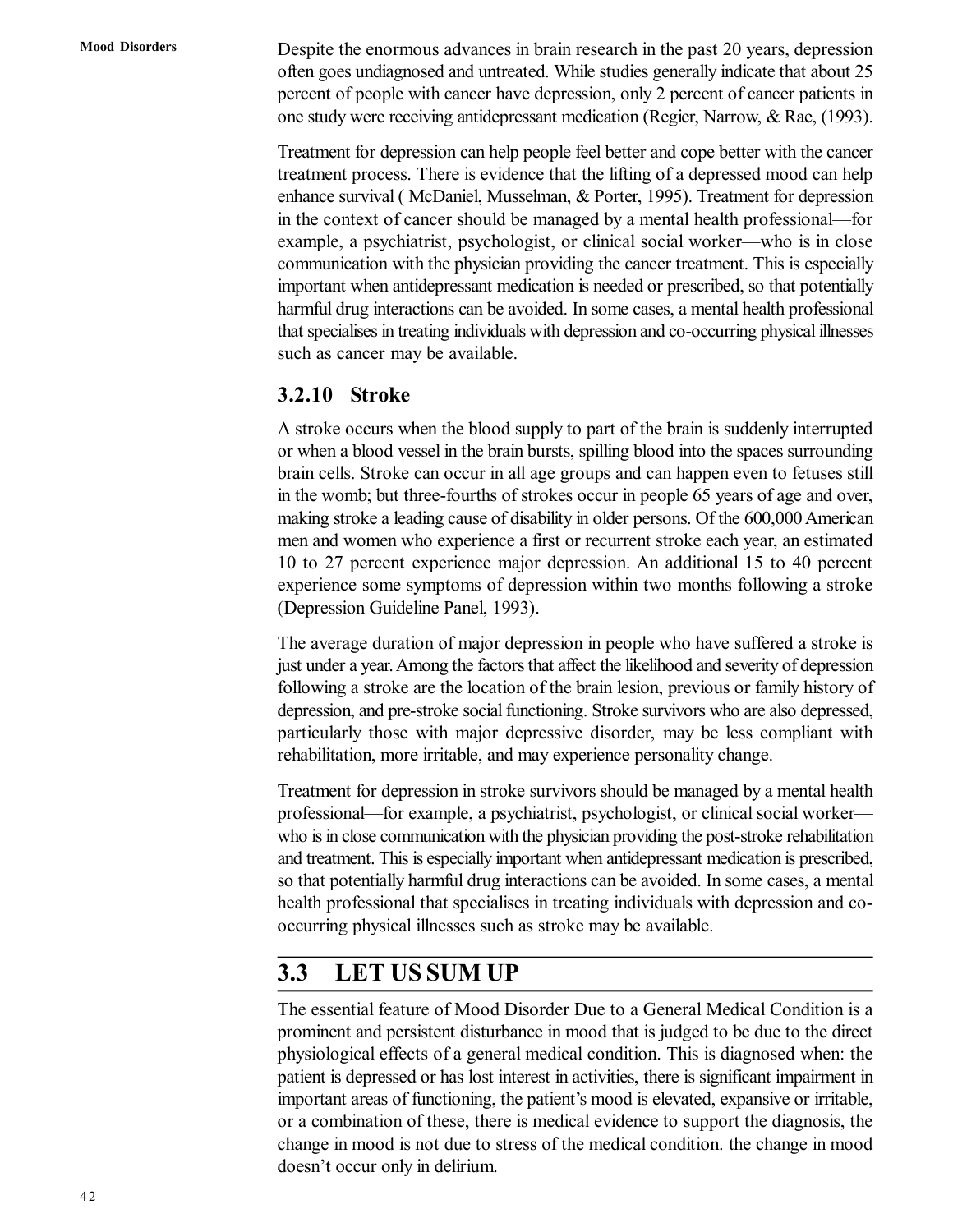Mood disorder due to a general medical condition is characterised by depressions or manic episodes which are caused by a medical condition. The symptoms of mood disorder due to a general medical condition are the same as during other types of depressions...sadness, emptiness, loss of interest and pleasure, irritability and anger, changes in appetite, sleep problems, restlessness, slow movement and thinking, fatigue, worthlessness and guilt, poor concentration, thoughts about death and suicide. The manic symptoms experienced during mood disorder due to a general medical condition are the same as those experienced during other manic episodes...elation, confidence, delusional thinking, high level of energy, increased activity, productivity, loud and rapid speech, racing thoughts, risky behaviour, impulsive behaviour, increased sexual behaviour, over spending, fast reckless driving, wild business schemes, overeating, drinking too much, irritability, anger, and agitation.

Depressive disorder due to a general medical condition affects a lot of people. There are many medical conditions which can cause mood disorder due to a general medical condition. These include:

- 1) Parkinson disease
- 2) Multiple sclerosis
- 3) Seizure disorder
- 4) Diabetes
- 5) Parathyroid disorder
- 6) Thyroid disorders
- 7) Heart disease
- 8) HIV/AIDS
- 9) Cancer
- 10) Stroke

Treatment for mood disorder due to a general medical condition must include treatment of the medical condition causing the depression or manic disorder. Psychiatric and psychological treatment of the mood disorder is also often needed. Psychiatric treatment will include medication to reduce the depressive or manic symptoms. Psychological treatment will provide the person with emotional support and help him develop coping skills.

### **3.4 UNIT END QUESTIONS**

- 1) Explain the nature of mood disorder due to general medical condition.
- 2) Discuss the diagnostic criteria for mood disorder due to a general medical condition.
- 3) Differentiate between mood disorder due to general medical condition and major depressive disorder.
- 4) Explain the etiology of bipolar disorder.
- 5) Discuss any three of the major medical conditions which may cause mood disorder.

**Other Mood Disorders: Mood Disorder Due to General Medical Condition**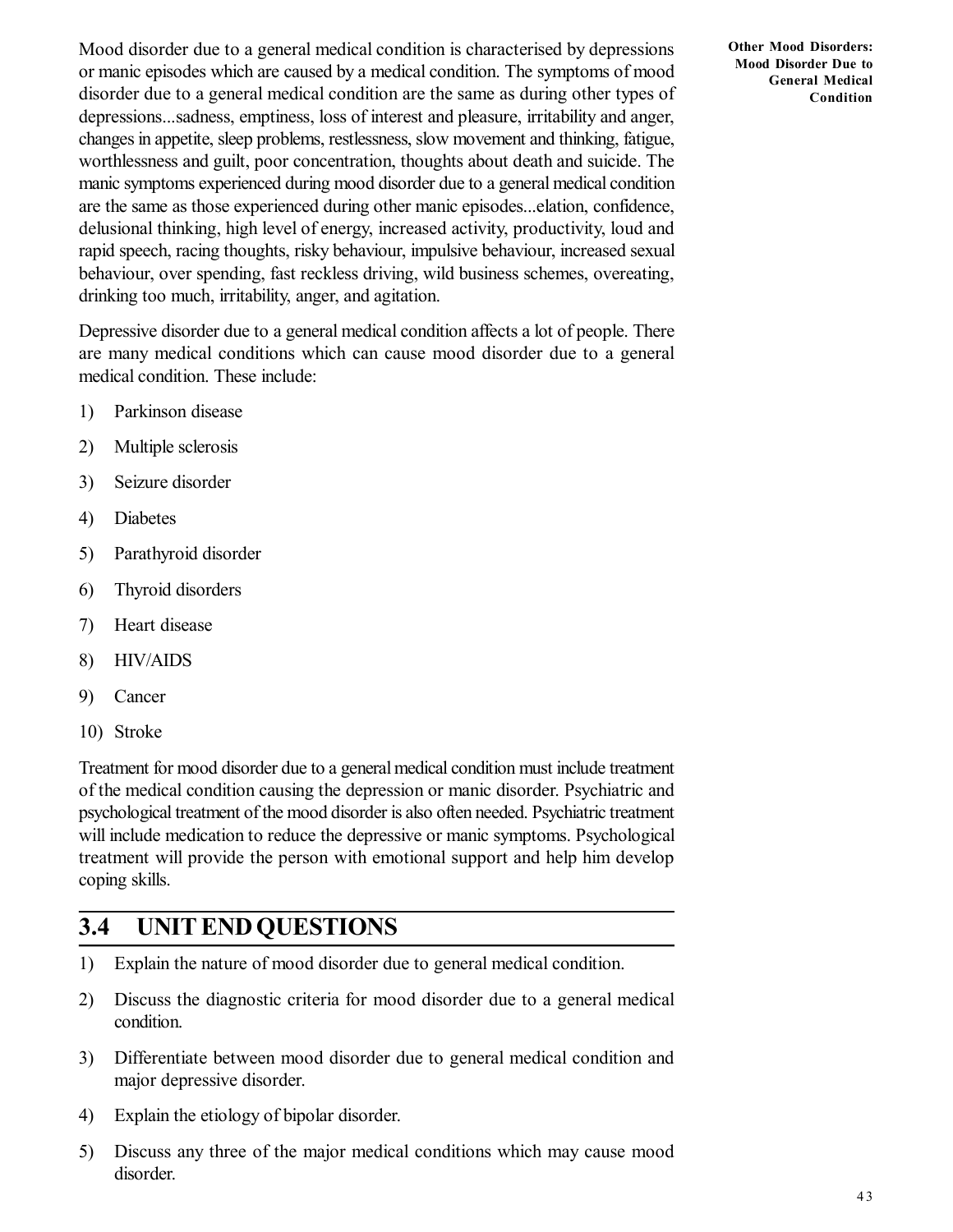### **3.5 GLOSSARY**

| <b>Antidepressant medication</b>    | $\ddot{\cdot}$ | General term for a number of drugs used to<br>relieve depression and to elevate mood.                                                                                                                                                                                                                                                                                                            |
|-------------------------------------|----------------|--------------------------------------------------------------------------------------------------------------------------------------------------------------------------------------------------------------------------------------------------------------------------------------------------------------------------------------------------------------------------------------------------|
| <b>Bipolar disorder</b>             | $\ddot{\cdot}$ | Mood disorder in which a person experiences<br>both manic and depressive episodes.                                                                                                                                                                                                                                                                                                               |
| <b>Cognitive Behaviour therapy:</b> |                | Therapy based on altering cognitive<br>dysfunctional thoughts and cognitive disorders.                                                                                                                                                                                                                                                                                                           |
| Cyclothymic disorder                |                | A long lasting disorder that includes both mania<br>and depressive episodes, neither of which meet<br>the criteria for major episodes. Lasts for at<br>least two years.                                                                                                                                                                                                                          |
| <b>Depression</b>                   |                | Pervasive feeling of sadness that may begin after<br>some loss or stressful event, but that continue<br>long afterwards.                                                                                                                                                                                                                                                                         |
| Depressive disorder                 |                | Depressive symptoms that meet diagnostic<br>criteria for either single episode of major<br>depression, or recurrent episodes.                                                                                                                                                                                                                                                                    |
| <b>Diabetes</b>                     | $\ddot{\cdot}$ | Diabetes is a disorder that impairs the way the<br>body uses digested food, especially glucose (a<br>form of sugar), for growth and energy.                                                                                                                                                                                                                                                      |
| <b>Dizygotic twins</b>              |                | Twins that develop from two separate eggs.                                                                                                                                                                                                                                                                                                                                                       |
| Dysthymia                           |                | A longstanding depressed mood accompanied<br>by loss of interest and lack of pleasure in<br>situations which most people would find<br>enjoyable.                                                                                                                                                                                                                                                |
| <b>Episodic (disorder)</b>          |                | Term used to describe a disorder that tends to<br>abate and to recur.                                                                                                                                                                                                                                                                                                                            |
| <b>HIV/AIDS</b>                     |                | : AIDS is caused by the<br>human<br>immunodeficiency virus (HIV). By killing or<br>damaging cells of the body's immune system,<br>HIV progressively destroys the body's ability<br>to fight infections and certain cancers.                                                                                                                                                                      |
| <b>Heart Disease</b>                |                | Heart disease includes two conditions called<br>angina pectoris and acute myocardial infarction<br>("heart attack"). Heart needs a constant supply<br>of oxygen and nutrients that are carried to it by<br>the blood in the coronary arteries. When the<br>coronary arteries become narrowed or clogged<br>and cannot supply enough blood to the heart,<br>the result is coronary heart disease. |
| <b>Hypomania</b>                    |                | A disorder characterised by unusual elevation<br>in mood that is not as extreme as that found in<br>mania.                                                                                                                                                                                                                                                                                       |
| Major depressive disorder           |                | A severe depression characterised by dysphoric<br>mood as well as poor appetite, sleep problems,<br>feelings of restlessness, loss of pleasure, loss of                                                                                                                                                                                                                                          |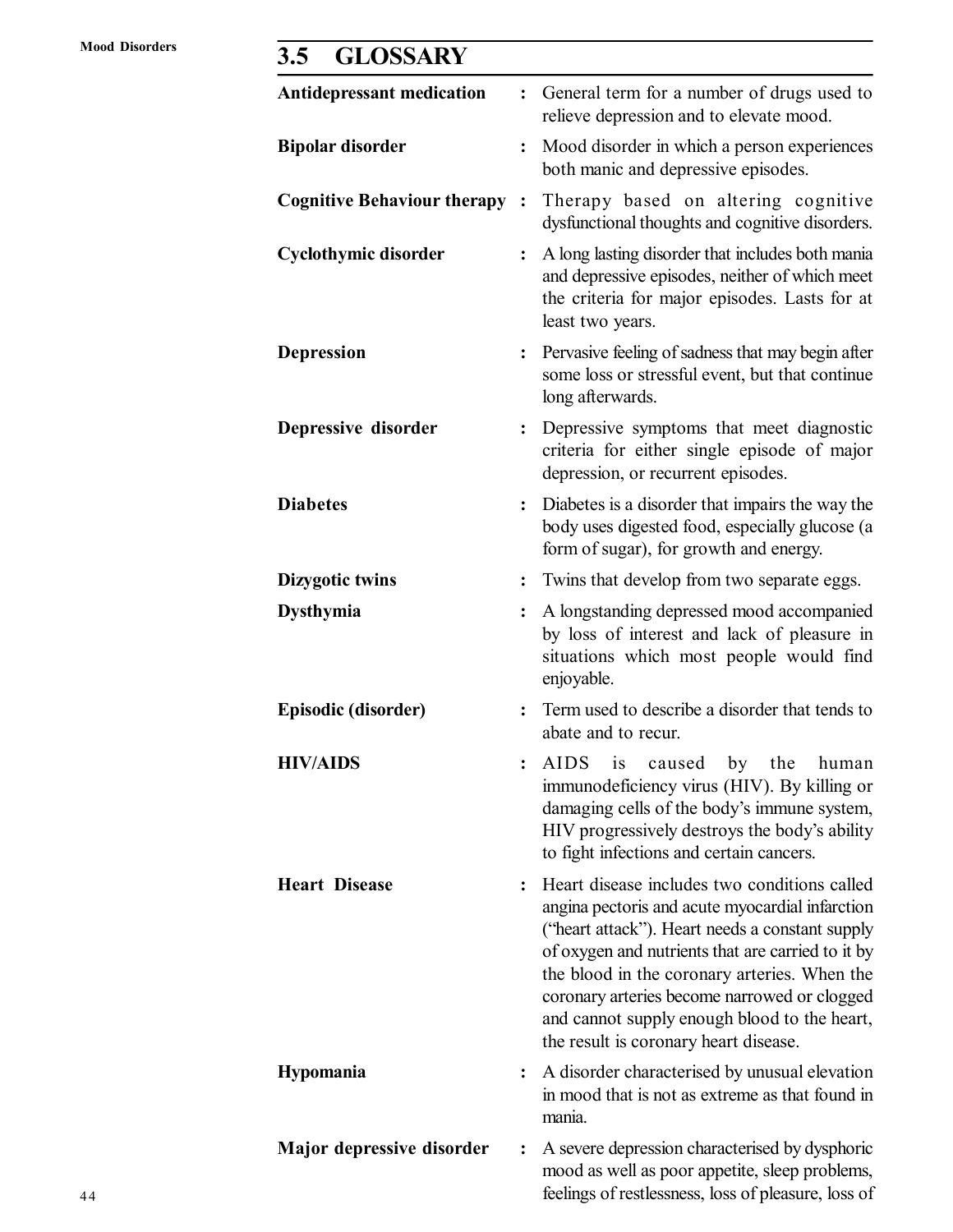|                           |                | energy, feeling of inability to concentrate,<br>recurring thoughts of death or suicide attempts.<br>Depressive episodes occur most of everyday<br>for at least two weeks.                                                                                                                                          |
|---------------------------|----------------|--------------------------------------------------------------------------------------------------------------------------------------------------------------------------------------------------------------------------------------------------------------------------------------------------------------------|
| <b>Mania</b>              | $\ddot{\cdot}$ | Euphoric, hyperactive state in which an<br>individual's judgment is impaired.                                                                                                                                                                                                                                      |
| <b>Monozygotic twins</b>  | :              | Identical twins developed from one fertilised<br>egg.                                                                                                                                                                                                                                                              |
| <b>Mood disorder</b>      | $\ddot{\cdot}$ | One of a group of disorders primarily affecting<br>emotional tones. It can be depression, manic<br>excitement, or both. It may be episodic or<br>chronic.                                                                                                                                                          |
| <b>Multiple sclerosis</b> |                | Multiple Sclerosis is a disorder characterised<br>by multiple episodes of symptoms of a<br>neuropsychiatric nature related to multifocal<br>lesions in the white matter of the central nervous<br>system.                                                                                                          |
| Parathyroid disorder      | $\ddot{\cdot}$ | Dysfunction of the parathyroid glands results in<br>abnormalities in the regulation of electrolytes,<br>especially calcium. Excessive excretion of<br>parathyroid hormone results in a state of<br>hypercalcemia.                                                                                                  |
| <b>Parkinson disease</b>  |                | Parkinson disease is a disorder characterised<br>by movement abnormalities caused by<br>degeneration of the neurons in the substantia<br>nigra.                                                                                                                                                                    |
| <b>Psychotherapy</b>      |                | Treatment of mental disorders by psychological<br>methods.                                                                                                                                                                                                                                                         |
| Seizure disorder          |                | A neurological disorder with symptoms of loss<br>of consciousness, tonic-clonic movements or<br>limbs, tongue biting, and incontinence. While<br>the diagnosis is relatively straightforward, the<br>postictal state is characterised by a gradual<br>clearing of delirium lasting a few minutes to<br>many hours. |
| <b>Stress</b>             |                | Effects created within an organism by the<br>application of a stressor.                                                                                                                                                                                                                                            |
| <b>Stroke</b>             |                | Stroke occurs when the blood supply to part<br>of the brain is suddenly interrupted or when a<br>blood vessel in the brain bursts, spilling blood<br>into the spaces surrounding brain cells.                                                                                                                      |
| <b>Thyroid disorders</b>  | $\ddot{\cdot}$ | Hyperthyroidism is a clinical condition caused<br>by excess thyroid hormone                                                                                                                                                                                                                                        |
| Unipolar disorder         |                | Mood disorder in which a person experiences<br>only depressive episodes, as opposed to bipolar<br>disorder, in which both manic and depressive<br>episodes occur.                                                                                                                                                  |

#### **Other Mood Disorders: Mood Disorder Due to General Medical Condition**